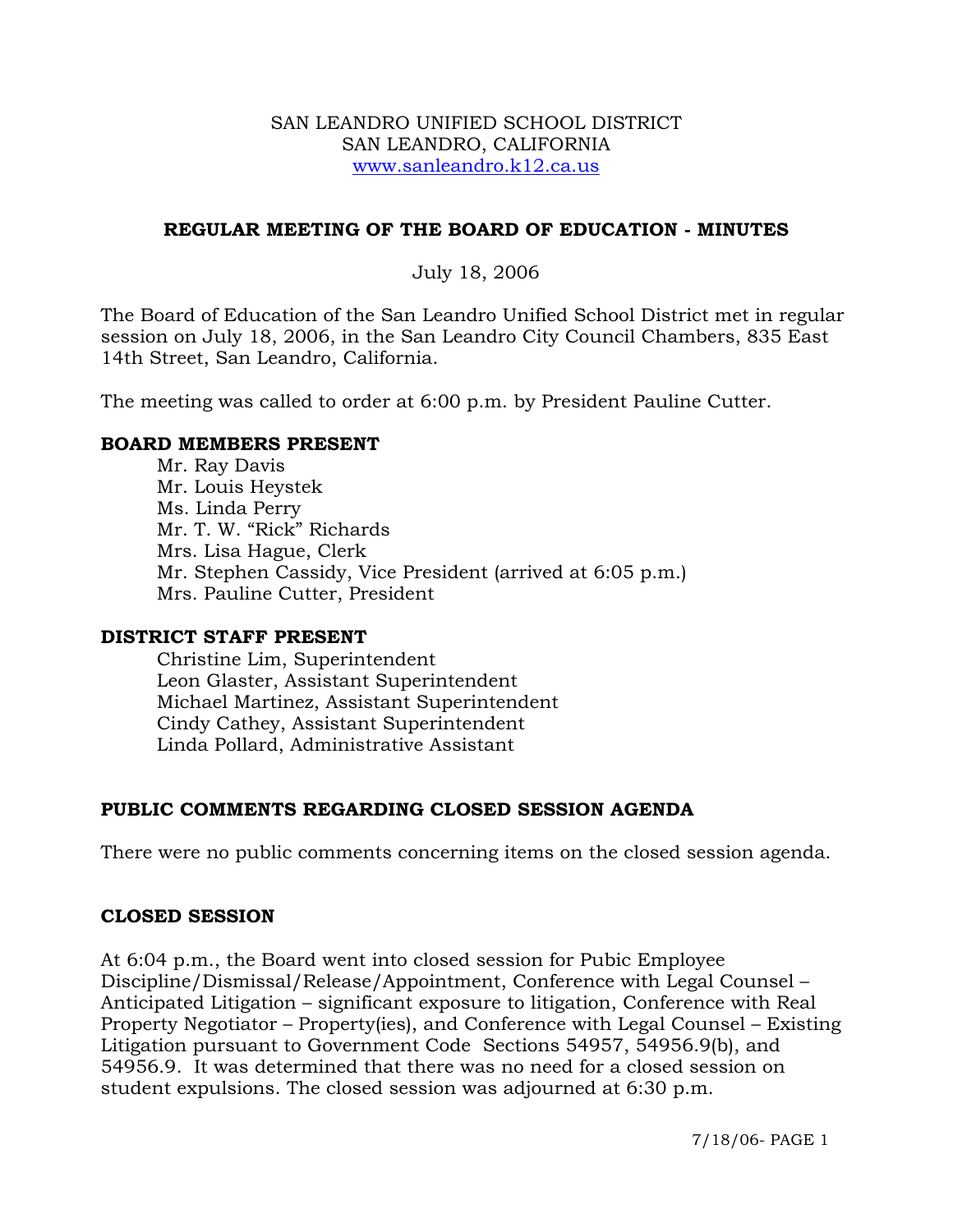The Board returned to open session at 7:05 p.m. with the Pledge of Allegiance to the Flag. President Cutter said the Board had been in closed session and no action was taken.

# **APPROVAL OF AGENDA**

On a motion made by Mr. Richards and seconded by Mr. Davis, the Board approved the agenda for the regular meeting of July 18, 2006, by a 7-0 vote.

## **PRESENTATIONS**

\* The District staff reviewed the potential facility bond by providing responses to specific Board inquiries from the July 13 Special Board meeting, including tax rate and various options.

The District's legal counsel, Adam Ferber, retracted the previous legal opinion given by his office at the July 5 Board meeting advising that one of the trustees should refrain from participating or voting on all matters pertaining to property being considered for purchase by the Board for the new freshman campus to avoid a potential conflict of interest, due to the fact that this member lived within a block of that site. He explained that based on recently reviewed additional information, he had no concerns about a conflict of interest with this member by virtue of her residence near this property that would restrict the member from participating in and voting on all the matters before the Board pertaining to the bond.

 For clarification, Superintendent Lim stated that Trustee Perry would be able to participate in the discussion and vote upon those areas identified on the agenda with regards to the bond measure.

Consultant Connell Lindh spoke about the tax tolerance for a potential bond, referring to previous recommendations made from surveys conducted by Brad Senden from the Center for Community Opinions. Based on a number of discussions with Mr. Senden and community members, Mr. Lindh was recommending that the District not exceed a tax rate of \$40 per \$100,000 assessed value.

He felt that while unsuccessful, the extensive outreach for the parcel tax had drawn the attention of the community to the needs of the school. In addition, he commended the District for the credibility shown over the years with the success of the 1997 \$53 million Bond, where an additional \$34 million in state funds were generated, and projects were completed on budget and six years ahead of schedule.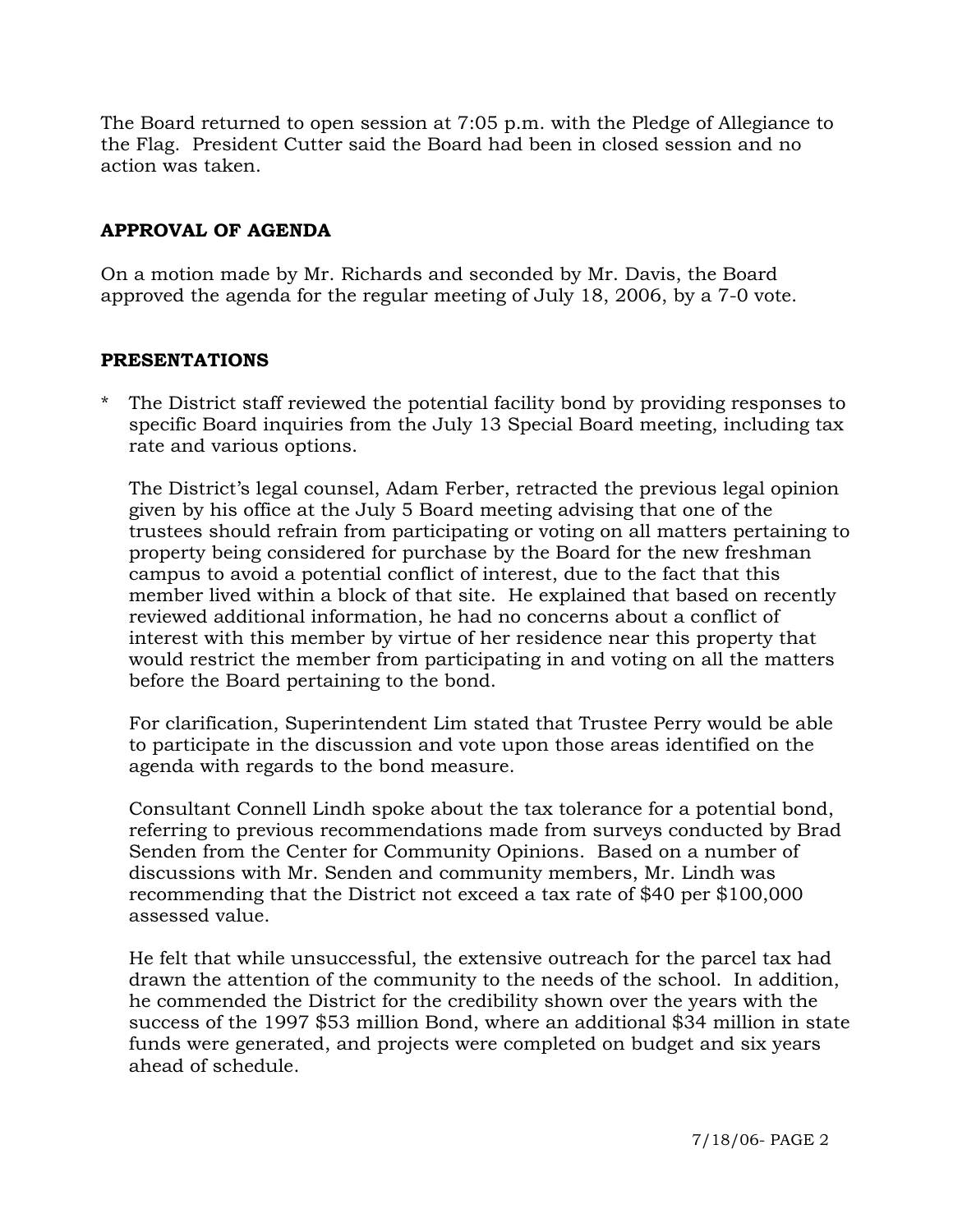Mr. Lindh further explained that the 2006 bond continues the modernization and expansion of the schools, and addresses the overcrowding and safety uses at the high school. In addition, the resolution as written provides the community and leadership of the City and school district the accountability through an oversight committee that the community strives for. He also commended the District for the very well thought-out plan, and the outreach to the Chamber, RHO, and City Council members, adding that with all of those components together, justified this recommendation.

Ruth Alaydoian from Kelling, Northcross, Nobriga reviewed the tax rates which ranged from \$35 to \$60 per \$100,000 assessed value. She explained that the authorization amount was a legal commitment authorized by the tax payers and based on reasonable assumptions such as average growth and a tax exempt interest rate, noting that as assumptions shift, the Board would have to make some decisions on how, and when to issue the bond in order to remain within the moral commitment of the tax rate.

Staff and representatives from Harris & Associates and WLC Architects addressed questions that were raised at the July 13 special meeting regarding costs for renovating the shop building at the high school, increasing the freshman campus from a 750-student to 800-student facility, increasing The Arts Educational Center from 450 to 600 seats (which would include a balcony), and operational cost savings incurred by installing more efficient lighting, heating and ventilation, and a telephone system.

Other savings possibilities shared included replacing leased portable classrooms with relocated owned portables, and additional funding for projects such as data systems Local Area Network (LAN) for Wilson and McKinley Elementary schools (they are the only ones who would qualify), and Voice Over Internet Protocol (VOIP) through a modernization E-Rate grant.

An auxiliary gym on the freshman campus; arts educational center, career technical education (under new state language), PG & E lot, Bancroft parking lot, and Jefferson multipurpose building were identified as possible joint-use opportunities.

 A chart listing the various staff recommended additional positions associated with a freshman campus, totaling additional annual operational costs of approximately \$543,000 was shared. Additional operational costs for a 7th and 8th grade opportunity school, serving approximately 100 students with 20 students per class were estimated at \$133,000 with the Superintendent noting that the reported estimates were in "today's dollars".

 Staff shared an architectural rendering illustrating the design and location of a 2200 sq. foot library expansion building, including technology upgrades to support a media center.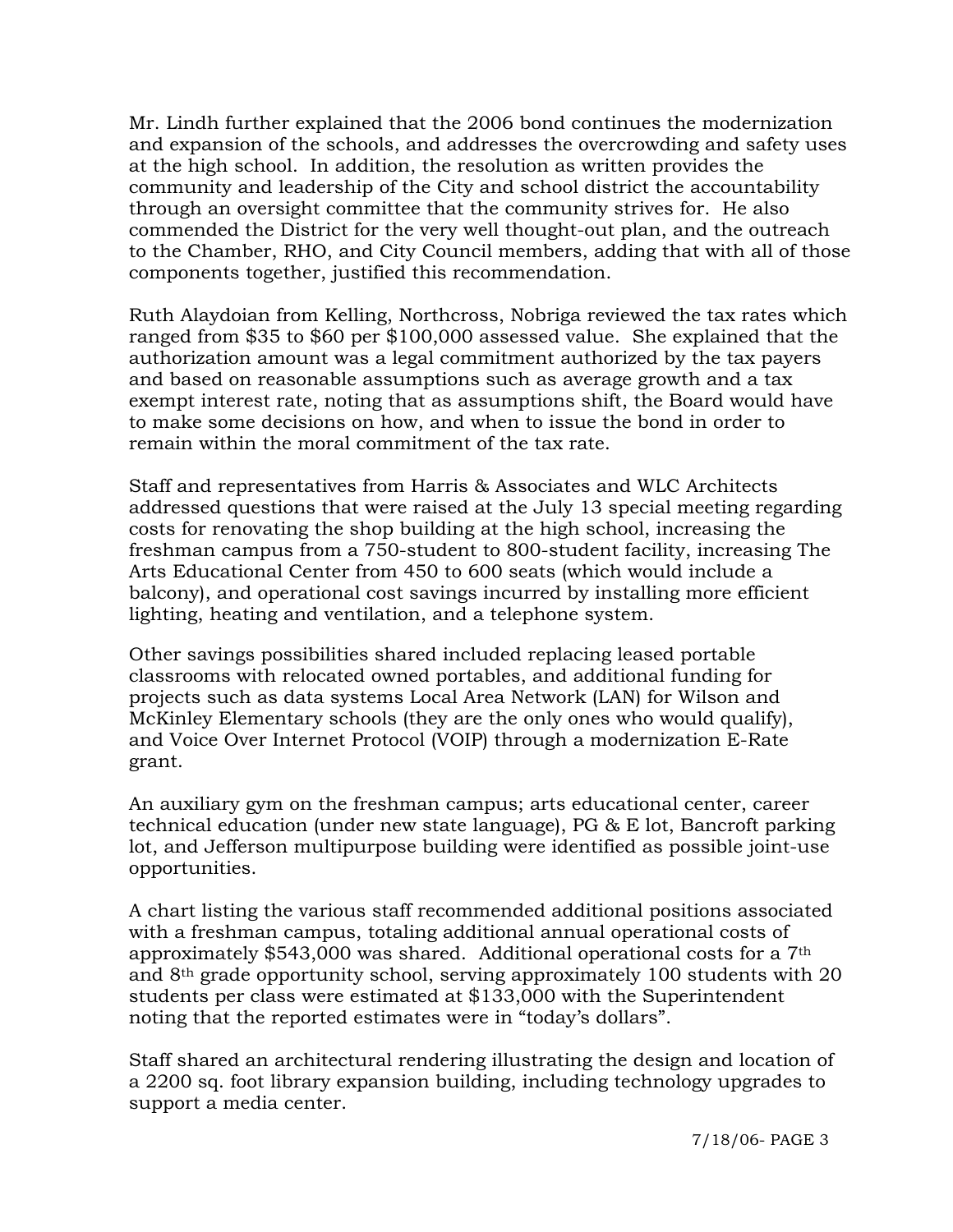Board posed clarifying questions and suggestions on the information presented.

Mr. Davis felt that, based on survey results from the parcel indicating a high interest in some of the individual items the District could garner a much higher tax rate. Mr. Lindh indicated that it was not uncommon to see support for individual items in the upper 70% level before a cost is attached. For that reason, he would still not recommend going any higher than the \$40 tax rate.

Responding to questions from Trustees Richards, Perry, and Cassidy regarding the tax rate, Ms. Alahydoian further explained how the \$40 tax rate was calculated and what that meant to the single family residential tax payer, noting, that at the May 16 Board meeting she had presented a chart showing the distribution by assessed value for single family and multifamily residential and that approximately 3,800 out of 20,000 parcels were assessed under \$100,000. In addition she confirmed that homeowners receive a \$7,000 tax exemption which is subtracted from the assessed value.

 Mrs. Hague asked if there would be additional costs for the staffing ratio for 800 students at the freshman campus, as opposed to the 750 student ratio and was the cost for cafeteria staff included. Superintendent Lim said that staffing cost would be the same for 750 or 800 students and that any cafeteria costs were funded out of food services and not the general fund.

 Mr. Cassidy wanted to know if the area of the shop being vacated by the SLAM Academy would qualify for state matching funds for renovation. Mr. Glaster explained that although the state bond has not yet passed, under a potential new construction grant there would be funding available for the relocation of SLAM (new construction) as well as renovation of the current industrial arts center where SLAM is currently located (modernization).

# **PUBLIC COMMENT**

- Liz Lismer, Zach Thompson, Larry Arnold, Jane Davis, Laurel Rice, Gabrielle Koizumi, Raymond Holton, Hoi-Fei Mok, Gerald Shovlin, Tim Felton, Victor Doan, Dale Gregory, Charles Gilcrest, Linda Fischer-Werk, Jailyn Brown, and Mary Beth Barloga, addressed the Board in support of the bond with many of them urging the Board to ask the citizens of San Leandro to support a much larger bond that would not only address overcrowding at the high school by funding the construction of a freshman campus, and modernization of the schools, but would include an arts education center, thus really making a difference for the whole community.
- Andrew Kopp, member of the San Leandro Community Action Network (SLCAN) Quality Schools Committee offered their assistance to the bond campaign in the form of designing and updating (though not necessarily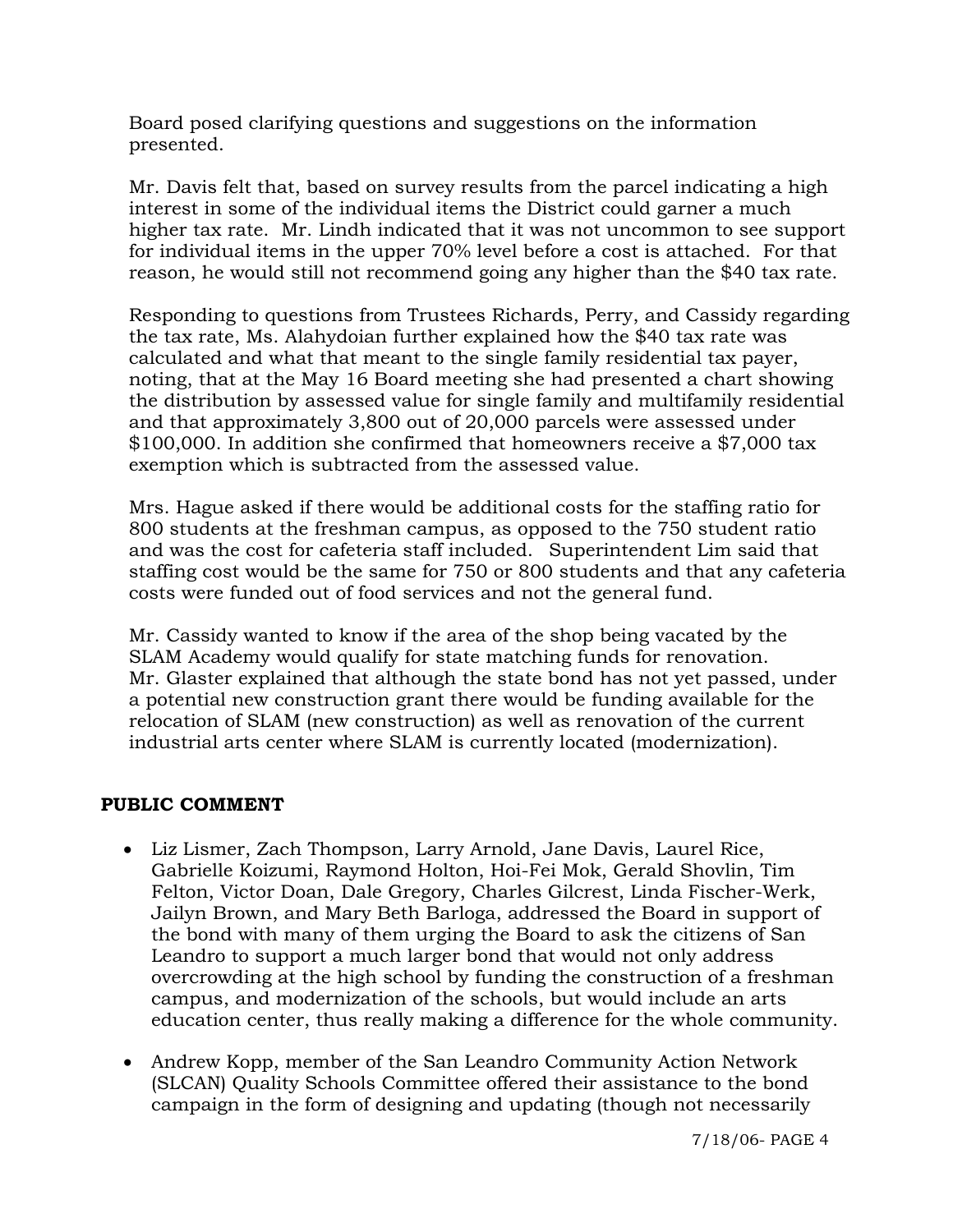hosting) an informational website, holding a community forum on the bond in October, and assisting with campaign communications development and distribution.

- John Sullivan, member of the Rental Housing Owners Association appreciated the amount of the work that had been done towards the bond effort; however, he was recommending that the District stay below the \$40 tax rate which in his opinion would provide for upgrades and maintenance of the current structures, and would address the overcrowding issue, adding that there was still a lot of work to be done, and if we worked together and kept the community behind us, we would be successful.
- Heidi Finberg, CEO, San Leandro Chamber of Commerce thanked the District staff and Board for their outreach efforts and education on the needs of the schools to the business community, adding that the District asked for input and listened. She said that their Government Affairs Committee responding unanimously to the presentation by Superintendent Lim and Assistant Superintendent Leon Glaster, and she was looking forward to bringing the recommendation to her Board of Directors, and partnering with District towards "making the schools a wonderful place to send our children."
- Sabrina Ramirez, San Leandro Teachers' Association President, said that the union hadn't taken a position yet on the bond, and felt that while a performing arts center would be a wonderful addition to the high school and the community it shouldn't come before an improvement in basic learning and working conditions for our students and teachers. The money should be spent on existing facilities, describing the classrooms as "sweat boxes on hot days and meat lockers on cold days." She urged the Board to direct the project list for the bond to improving teaching and learning conditions for the majority of teachers and students.
- Ethan Close said there was also a need to address improving Burrell Field, adding that he felt the community would support both a \$40 bond for overcrowding, modernization, and arts center as well as a separate bond for Burrell Field.
- Michael Gregory, newly-elected San Leandro Councilmember, felt that a performing arts center would be ideally suited as a joint-use project between the City and District, pledging his support and confidence in the bond and the Board.
- Leroy Smith, co-chair for Citizens for San Leandro, thanked the Board and staff for their dedicated work and commitment to helping improve the quality of education. He encouraged the Board to continue to move forward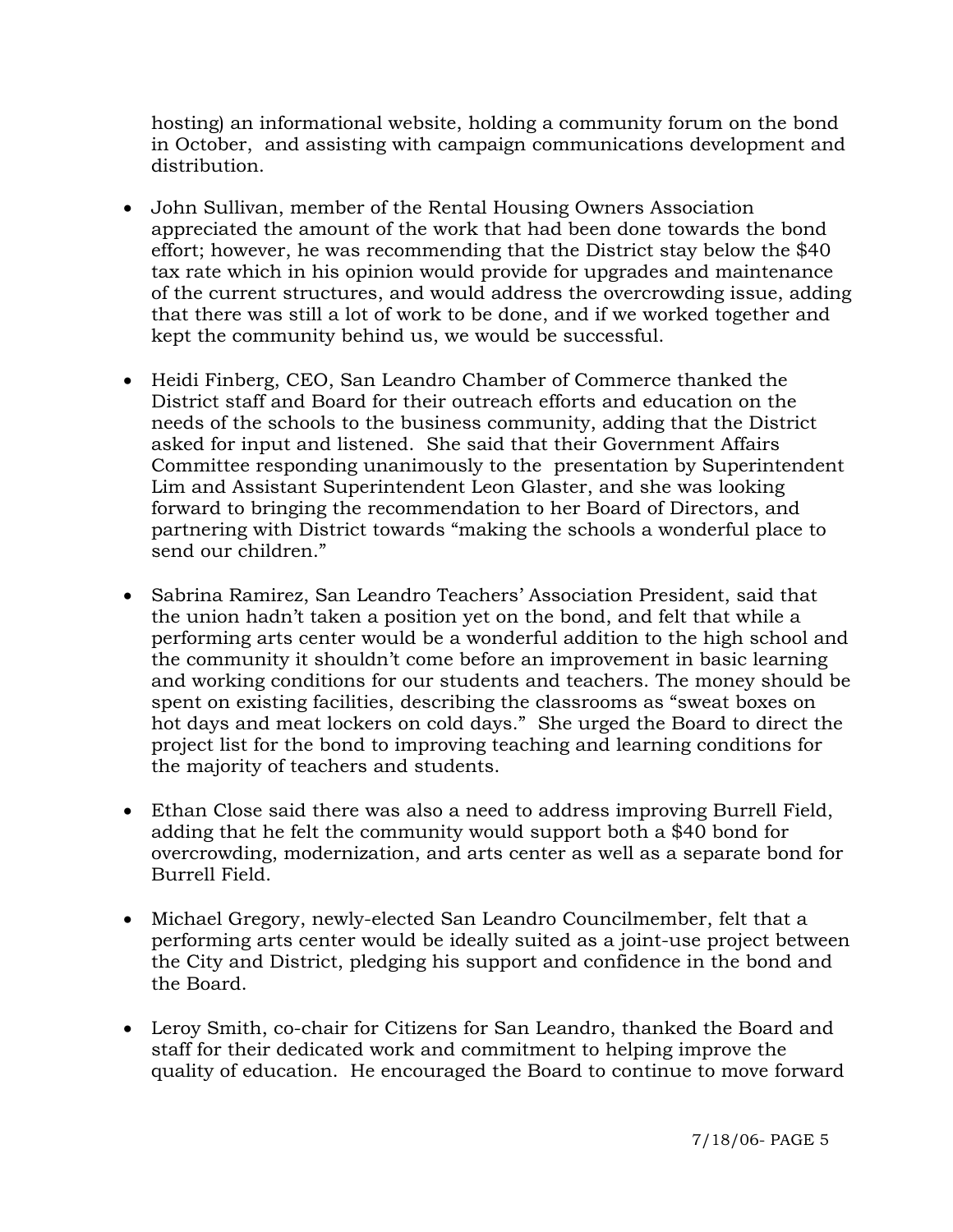as citizens, concerned parents and students to improve the infrastructure of the high school.

• Deborah Cox, co-chair for Citizens for San Leandro, believed that the Measure A efforts had set the stage for a successful bond, and encouraged the Board to learn from their efforts. She felt that setting the bond at \$40 would address the critical issues of modernization at all of the schools, high school overcrowding, and at the same time provide an arts education center that includes classrooms. She thanked the staff for all of their work towards this great plan and thanked the community and San Leandro Chamber for their support.

At 8:50 p.m. the Board took a break and reconvened at 9:06 p.m.

## **PUBLIC TESTIMONY ON NON-AGENDA ITEMS**

• Martin Frances invited the Board to a constitutional exhibit "Honoring the Constitution" the week of September 18-23, 9 a.m. to 4 p.m. daily at the Veterans Memorial Building in San Leandro where a display of the United States Constitution, historical flags, flags of the 50 states, and Mount Rushmore could be viewed.

 President Cutter asked the Superintendent see that this information was announced to the community through teacher bulletins, and newsletters from each school site.

## **CONFERENCE ITEMS**

## General Services

## 1.1-CF Draft Resolution for November 2006 School Facility Bond

The Board discussed and reviewed the draft resolution for tax rate and bond amount, project list and 75-word ballot question.

Prior to the discussion, Ruth Alayhdoian explained for clarification how the authorization amount and tax rate were determined, noting that because authorization amounts are based on reasonable assumptions and there are so many variables involved, there was no one answer to the question, "What would \$40 get us?"

The discussion began with the Board trying to reach a consensus on the amount of the bond. President Cutter reiterated that the authorization amount was the amount the District was legally obligated to repay, and that the tax rate was the District's moral obligation to the community, asking for consensus that the tax rate be kept at \$40 or under which she felt the community would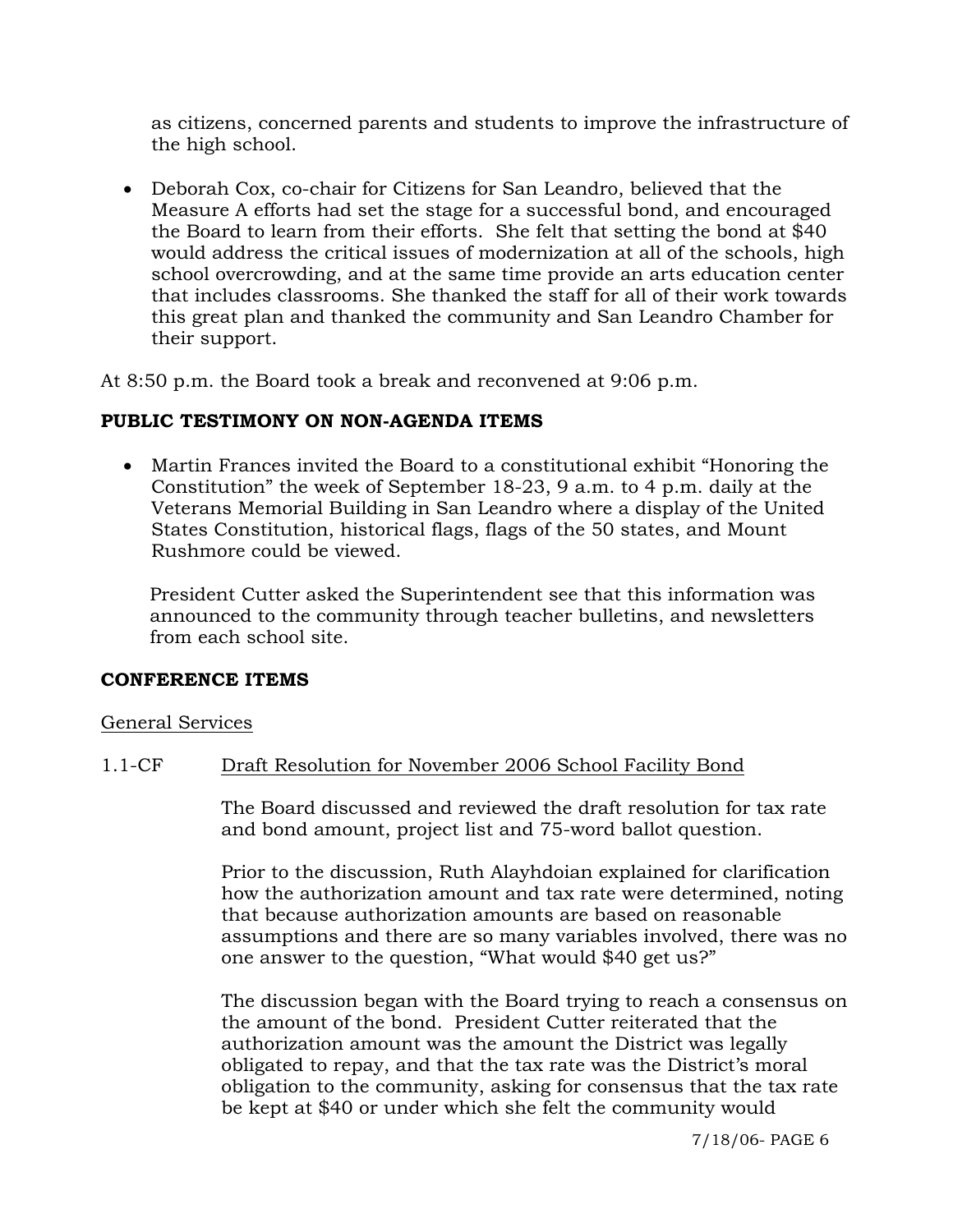support. Keeping that in mind, the Board unanimously (7-0) agreed to place a \$103.5 bond at a cost of homeowners of \$40 per \$100,000 assessed value on the November 2006 ballot.

Because of the hour, the Board agreed to extend the Board meeting to 12 midnight by a 7-0 vote, on a motion made by Ms. Hague and seconded by Mr. Richards.

The Board read their choices from the list of potential new construction and modernization projects to fund and then took a preliminary vote.

While the Board agreed that upgrades to the football field and bleachers at Burrell Field were needed, improvements were left off the list for the time being, with Mr. Cassidy adding that because it also involves City property, this would be something that he felt could be worked out together.

In order to keep within the parameters of the bond, a compromise was made under the modernization items by adjusting the original amounts of and designating \$1.5 million towards the industrial arts building (shop modernization and equipment and \$3.9 million towards painting of classrooms.

New Construction:

- ` San Leandro High School off-site Freshman Campus (with gym, 800 student capacity: \$38 million.
- ` Arts Education Center at San Leandro High that would include performing arts classes, two industrial/technology education classrooms and a 450-seat theatre: \$17 million.
- $\triangleright$  Purchase and development of the PG & E lot adjacent to San Leandro High School that would be used as a parking lot and would feature landscape buffers: \$4 million
- A 2,200 square-foot expansion of San Leandro High School's library: \$900,000 would include some equipment.
- ` Bancroft Middle School site expansion: \$400,000.
- ` Renovation of open space improvements and hardscaping: \$700,000.

Modernization Projects:

- ` American Disabilities Act (ADA) and fire safety compliance updates at all 12 district schools, expect the new Jefferson Elementary School: \$2.1 million.
- Roof replacements and repairs, district-wide: \$10.7 million.
- ` Energy-efficient temperature-control projects district-wide: \$9.6 million.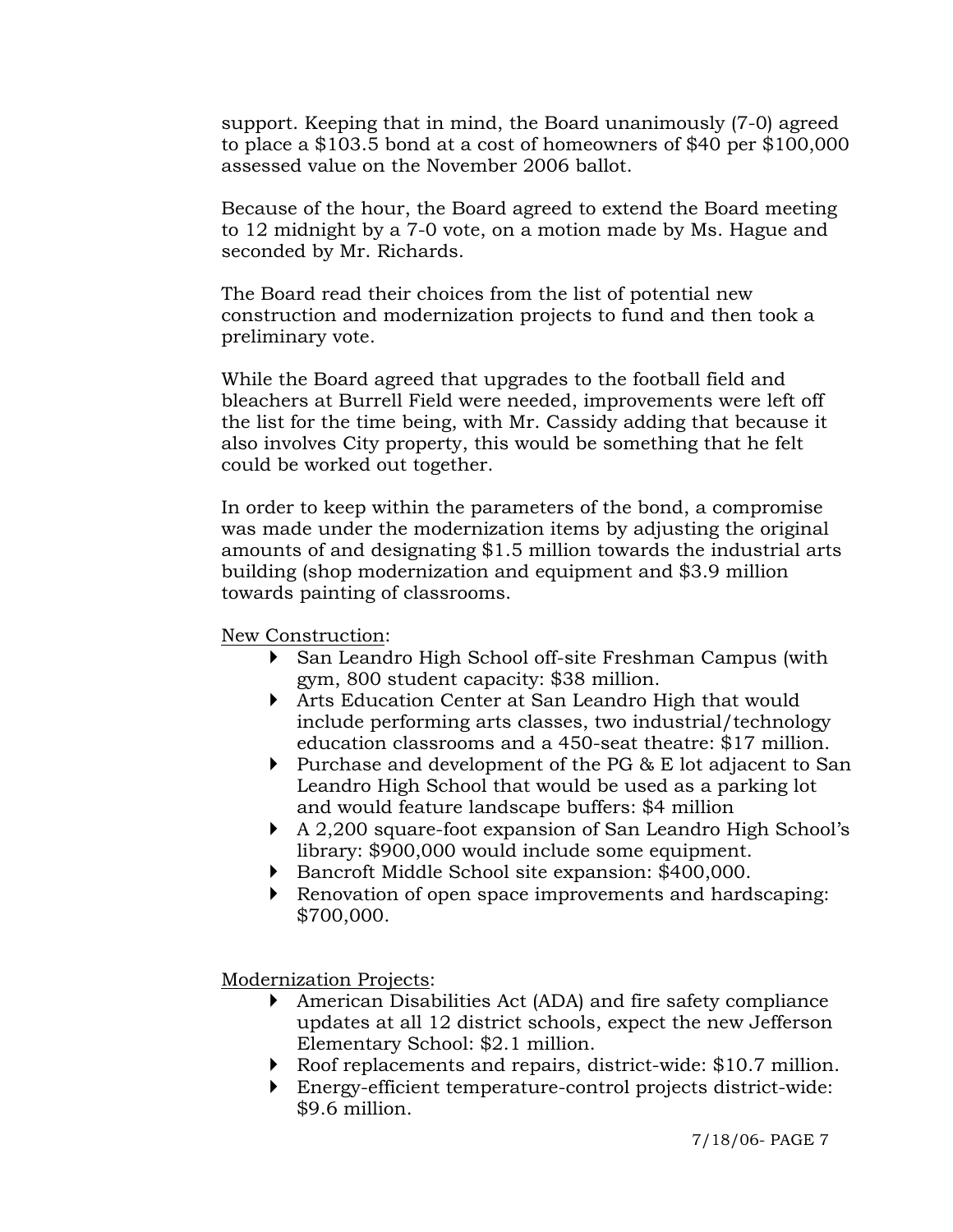- ` Data system updates Local Area Network at three sites (Wilson, Monroe & McKinley): \$1 million
- ` Renovation of restrooms district-wide, except at Jefferson and Madison Elementary schools: \$5 million.
- $\triangleright$  Painting classrooms district-wide: \$3.9 million.
- $\triangleright$  Technology: renovate telecommunication systems (Voice Over Internet Protocol) except at Madison Elementary: \$2.4 million.
- $\triangleright$  Lighting modifications district-wide, except at Madison and Jefferson Elementary Schools: \$6.3 million.
- ` Renovation of San Leandro High School's industrial arts building which would bring "shop" classes up to modern standards: \$1.5 million.

It as the consensus of the Board to bring the bond resolution, noting the decisions made tonight, and the 75-word ballot question back to the August 1 Board meeting for action.

# **REPORTS**

- 1) Correspondence Clerk Hague reported receipt of the following emails from Joanne Schultz regarding performing arts facility; Kathy Goodall regarding arts education center, response to complaints, phone calls, supportive teachers; from Steve Craig regarding teacher mailboxes; from Megan McKinley regarding performing arts center; from Valerie Leon regarding performing arts center; from Kathy Maier regarding performing arts center; from Wendy Adler regarding performing arts center; from Fia Wen regarding arts education center; from Sabrina Ramirez two emails regarding intra-district transfer; from Rebecca Smith regarding "Thanks for assistance"; and from Kevin Yi regarding performing arts facility.
- 2) Superintendent's Report Superintendent Chris Lim took a moment to reflect on this history-making effort, thanking staff for all of their work. She was very proud to be part of this seven-member Board, working together in creating a new vision for the San Leandro Unified School District.

#### **CONSENT ITEMS**

Mr. Cassidy requested that Consent Item 3.6-C be pulled.

#### General Services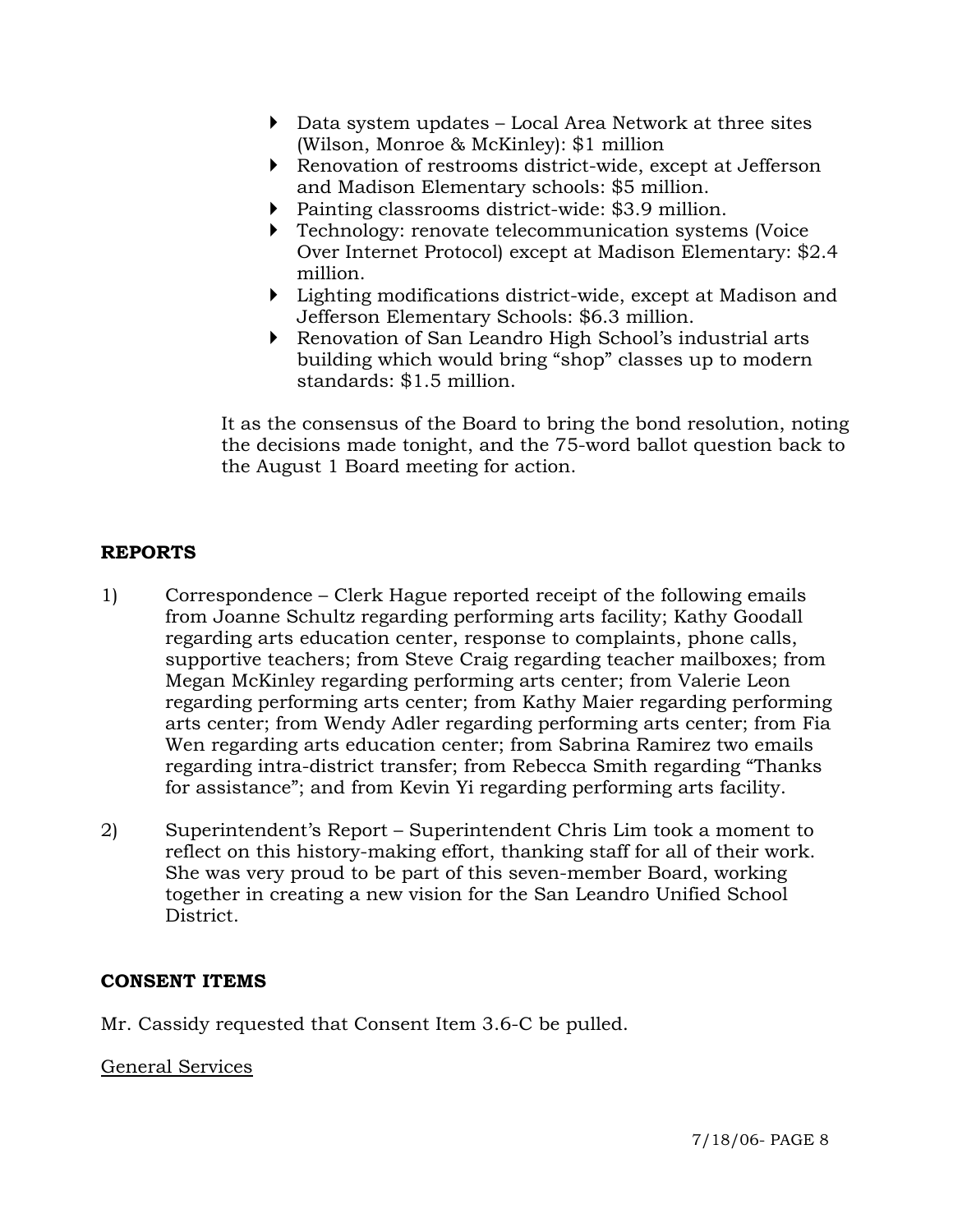- 1.1-C Approval of Board Minutes May 2, 2006
- 1.2-C Approval of Board Minutes June 20, 2006
- 1.3-C Approval of Board Minutes June 29, 2006

### Human Resources

2.1-C Acceptance of Personnel Report

## Educational Services

- 3.1-C Non-Public School Contracts
- 3.2-C Recommendation from Administrative Panel for Expulsion Order for Student E78-05/06
- 3.3-C Recommendation from Administrative Panel for Expulsion Order for Student E79-05/06
- 3.4-C Recommendation from Administrative Panel for Expulsion Order for Student E80-05/06
- 3.5-C Memorandum of Understanding California Mathematics and Science Partnership Grant (CaMSP)

## Business, Operations and Facilities

- 4.1-C Ratification of Payroll
- 4.2-C Approval of Bill Warrants
- 4.3-C Intra-Budget Transfers
- 4.4-C Resolution #06-32 to Declare Certain Equipment Surplus and/or Obsolete
- 4.5-C Change Order No. 1, John Muir Adult School Phase I Modular's Project
- 4.6-C BP 3312, Student Wellness policy, Contracts
- 4.7-C BP/AR 3550, Student Wellness Policy, Food Services/Child Nutrition Program
- 4.8 -C BP/AR 3554, Student Wellness Policy, Other Food Sales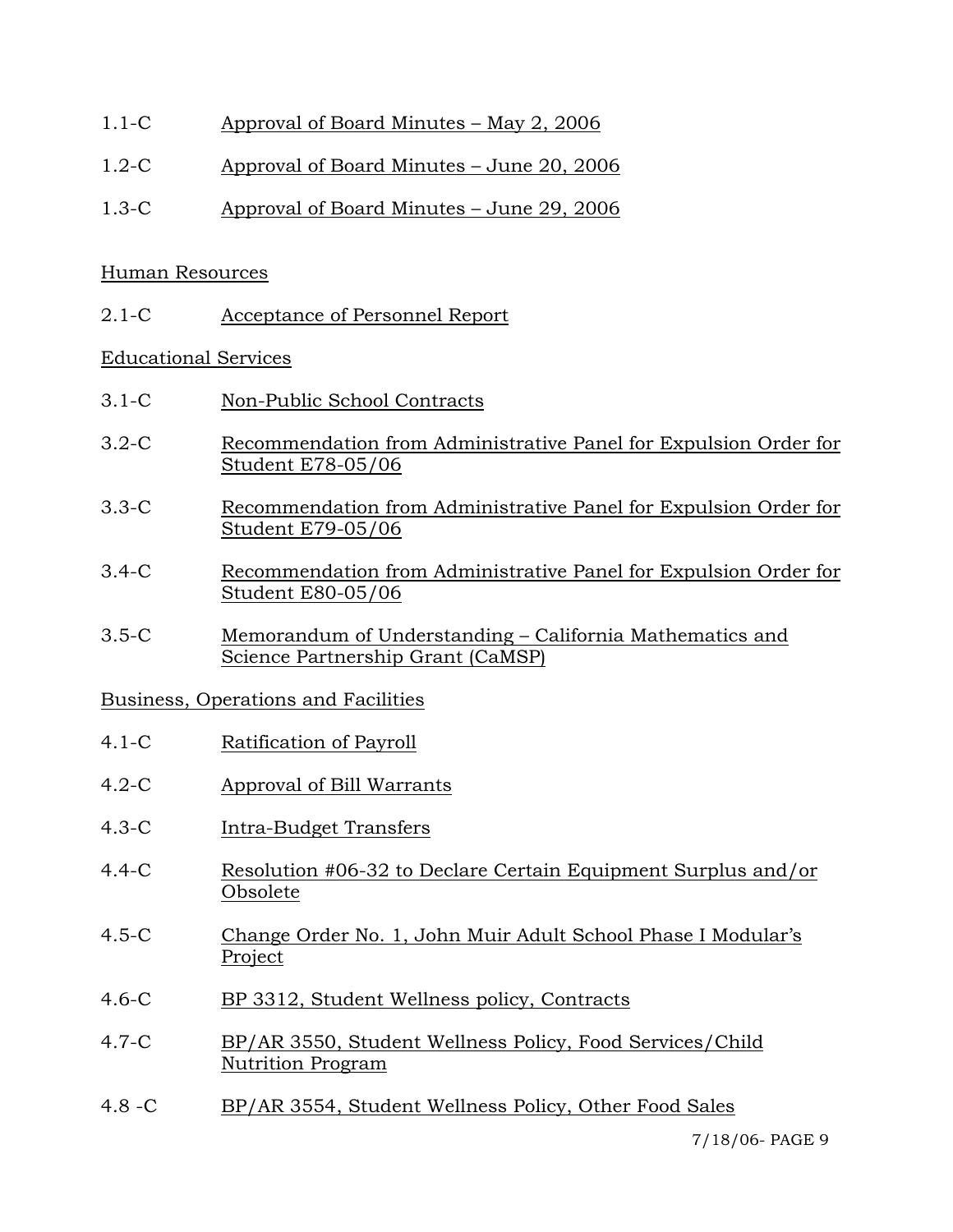- 4.9-C BP/AR 5030, Student Wellness Policy, Student Wellness
- 4.10-C BP/AR 6142.7, Student Wellness, Physical Education
- 4.11-C BP/AR 6142.8, Student Wellness Policy, Comprehensive Health Education

On a motion made by Mr. Richards and seconded by Mr. Davis, the Board approved the remaining consent items by 7-0 vote.

Prior to the discussion regarding 3.6-C, Exhibit 5116.2, Intra-District Transfer Request Form, Superintendent Lim explained that Information Item 3.2-I, AR 5116.2 Intra-district transfers had been reviewed by legal counsel and the Board had received a revised copy. In addition this item was a mandated administrative regulation and required Board action along with the exhibit and as a result, staff was proposing that after full discussion tonight, the items be brought back to the July 20, 2006, Special Board meeting for action.

## Educational Services

3.6.-C AR 5116.2 Intra-District Transfers, Exhibit 5116.2, Intra-District Transfer Request Form

> Assistant Superintendent Cindy Cathey said that a few changes were made from the original document as a result of staff review and further conversations with legal counsel. Changes and omissions included:

- AR5116.2 (a), #4 "*students"* should read "**student"**
- AR5116.2 (b), the priority order for intra-district transfer requests were rearranged, moving #6 *"student placements requesting transfers from Title I schools identified for program improvements as outlined in No Child Left Behind Act of 2001,* to #8; and under Timeline, the number of transfer requests should read (**#1-8** above)
- AR5116.2 (d), under All Other Intra-district Requests, a section regarding a kindergarten lottery system was added, noting that kindergarteners who register late will enroll at their neighborhood school and be placed on a list for a lottery, noting that lottery will take place on the Friday following September 10 of each school year.
- AR5116.2(c), *"All other non-priority Intra-district Transfer requests (i.e. academic needs, hardship, childcare needs, etc.) shall be subject to space available at each specifically requested school site and assignments will be made based upon a lottery system"* was omitted from the revised version and needed to be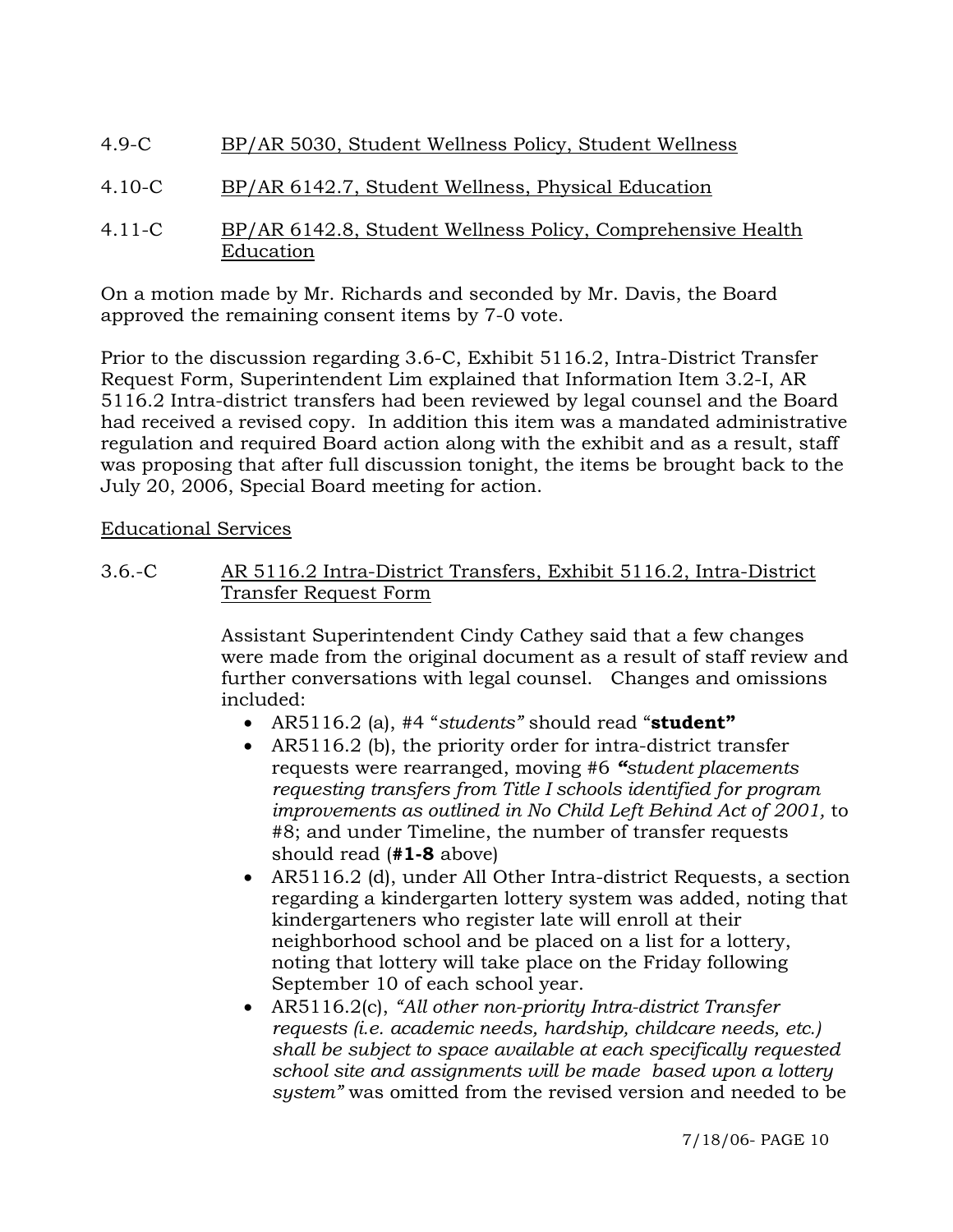included in the final copy. She also noted that "childcare needs" should be omitted, as it is not necessary to use it as an example, since it is incorporated into the word "hardship".

Mr. Heystek requested that language be included in the AR 5116.2(c) with regards to families with one or more child in the lottery and in the event one child's name is chosen and the other is not, every effort is made to ensure that the family is kept together should space be available.

Mrs. Hague suggested adding a disclaimer such as "as needed" to the second bullet on E (1) 5116.2(a), *"request received between April 1-29 will be part of a lottery system."* Ms. Cathey said that she would add **as necessary** *following "lottery system."*

Mr. Cassidy suggested adding the word "request" to bullet number three on the "a" side of the exhibit, indicating that it was the "request" from continuing intra-district students that was being approved, before "requests" from new intra-district transfer students.

On a motion made by Mr. Heystek and seconded Ms. Perry, the Board approved to table Consent Item 3.6-C, AR 5116.2, Intradistrict Transfers, and Exhibit 5116.2, Intra-district Transfer Request Form to the Special Board meeting on July 20, by a 7-0 vote.

## Educational Services

## 3.1-I Williams Uniform Complaint Procedures Quarterly Report

The Board received for information the Williams Uniform Complaint Procedures Quarterly Report: April – June 2006.

#### Business, Operations and Facilities

#### 4.1-I Miscellaneous Receipts

Miscellaneous receipts in the amount of \$20,957,072.23 have been deposited in the Treasure of Alameda County.

#### **ADDITIONAL SUGGESTIONS AND COMMENTS FROM BOARD MEMBERS**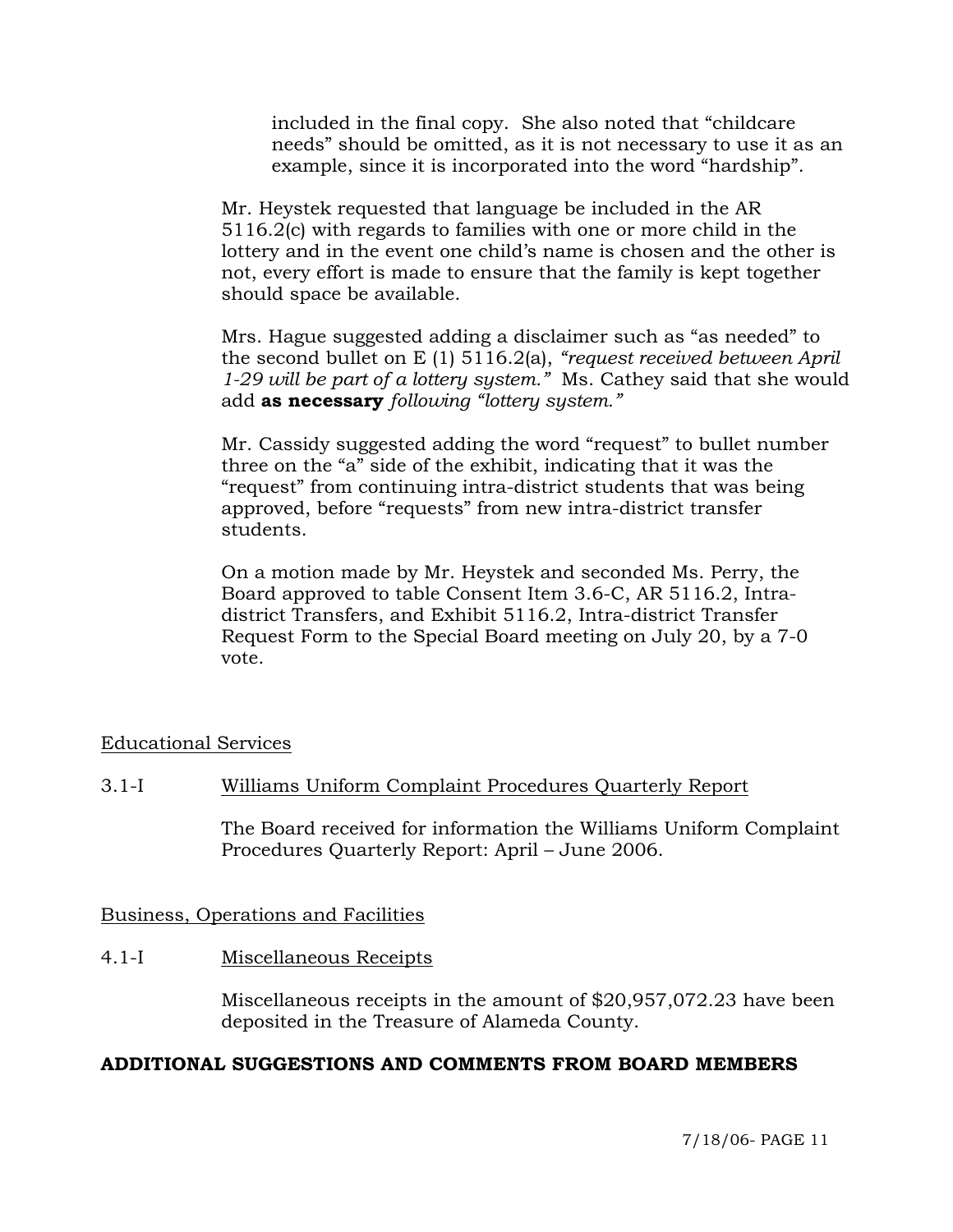- Mr. Davis drew the Board's attention to an article that appeared in the Chronicle comparing public schools to private schools, noting the Federal Education Department reported that "children attending public schools generally do as well or better in reading and math, than comparable children at private schools, with the exception of 8th grade reading where the private school children did better." The report comparing 4th and 8th grade reading and math scores from 7,000 public schools and more than 530 private schools in 2003 also found that "conservative Christian schools lagged significantly behind."
- Mr. Cassidy thanked the community in attendance for their input, participation, and guidance and the Board for their dedication to this issue and was excited for the future of the school district.
- Mrs. Cutter echoed Mr. Cassidy's comments.